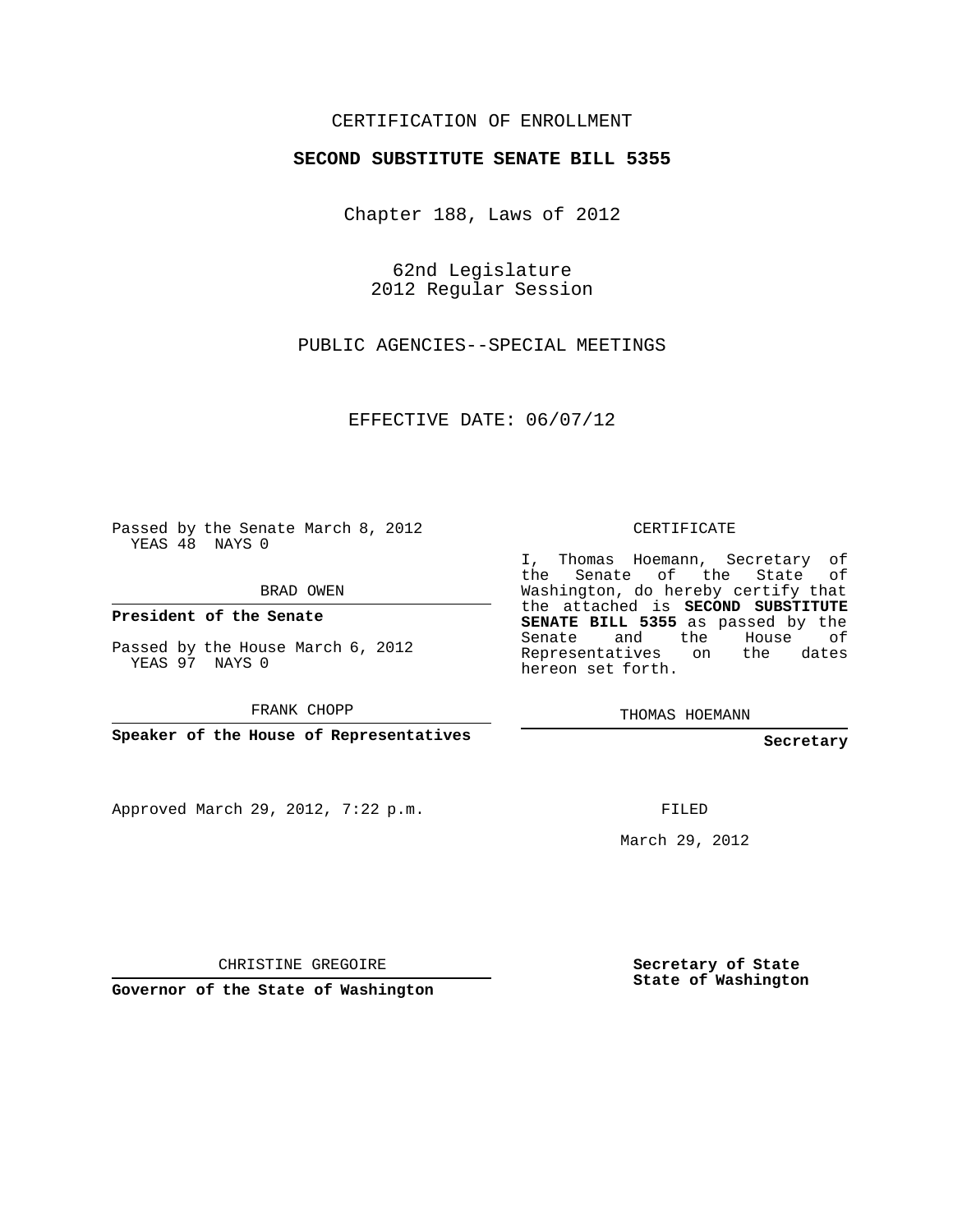## **SECOND SUBSTITUTE SENATE BILL 5355** \_\_\_\_\_\_\_\_\_\_\_\_\_\_\_\_\_\_\_\_\_\_\_\_\_\_\_\_\_\_\_\_\_\_\_\_\_\_\_\_\_\_\_\_\_

\_\_\_\_\_\_\_\_\_\_\_\_\_\_\_\_\_\_\_\_\_\_\_\_\_\_\_\_\_\_\_\_\_\_\_\_\_\_\_\_\_\_\_\_\_

AS AMENDED BY THE HOUSE

Passed Legislature - 2012 Regular Session

**State of Washington 62nd Legislature 2012 Regular Session**

**By** Senate Government Operations, Tribal Relations & Elections (originally sponsored by Senators Morton, Swecker, and Honeyford)

READ FIRST TIME 01/13/12.

1 AN ACT Relating to special meetings; and amending RCW 42.30.080.

2 BE IT ENACTED BY THE LEGISLATURE OF THE STATE OF WASHINGTON:

 3 **Sec. 1.** RCW 42.30.080 and 2005 c 273 s 1 are each amended to read 4 as follows:

 (1) A special meeting may be called at any time by the presiding officer of the governing body of a public agency or by a majority of the members of the governing body by delivering written notice personally, by mail, by fax, or by electronic mail to each member of 9 the governing body( $(+$  and)). Written notice shall be deemed waived in the following circumstances:

11 (a) A member submits a written waiver of notice with the clerk or 12 secretary of the governing body at or prior to the time the meeting 13 convenes. A written waiver may be given by telegram, fax, or 14 electronic mail; or

15 (b) A member is actually present at the time the meeting convenes.

16 (2) Notice of a special meeting called under subsection (1) of this 17 section shall be:

18 (a) Delivered to each local newspaper of general circulation and